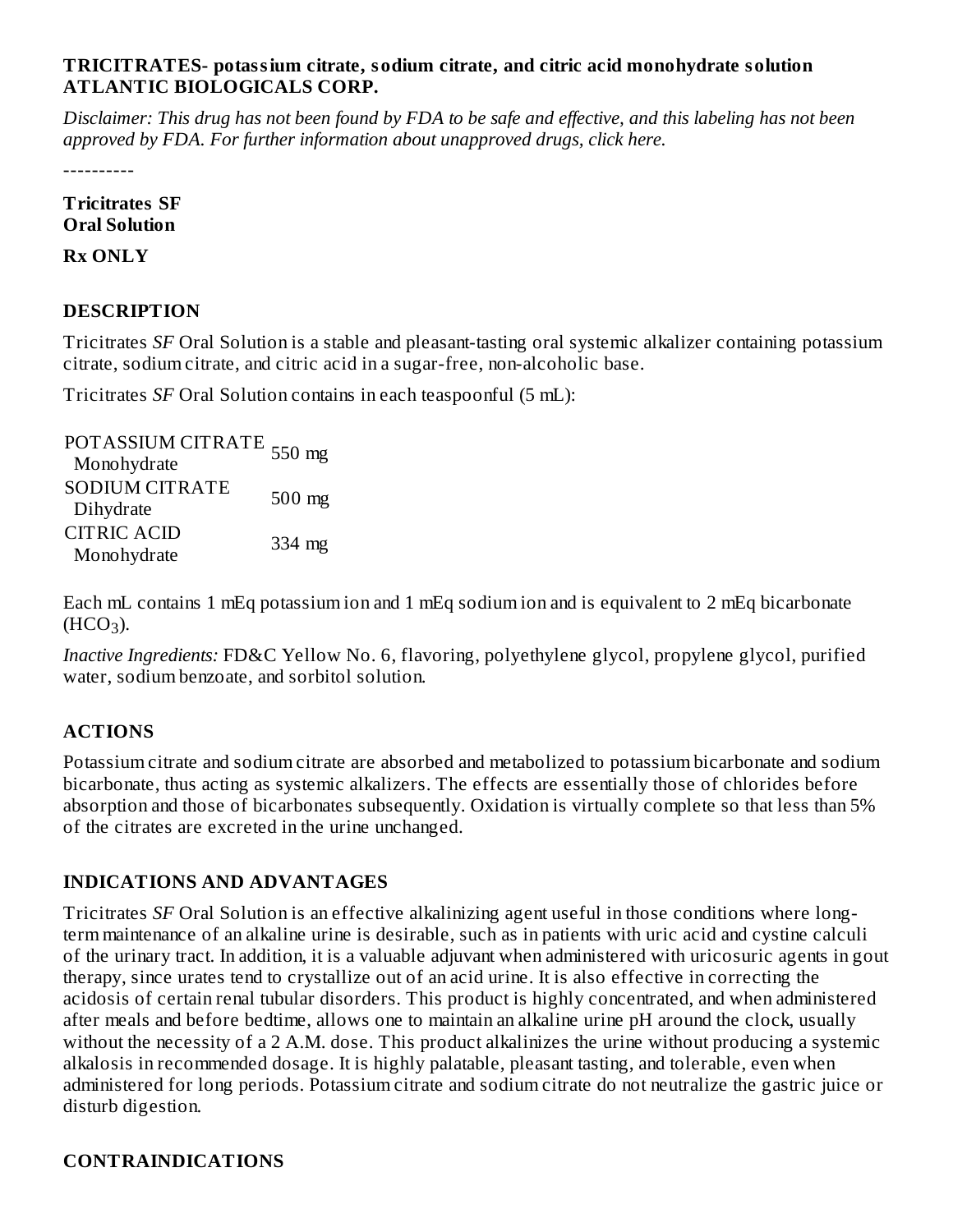Severe renal impairment with oliguria or azotemia, untreated Addison's disease, or severe myocardial damage. In certain situations, when patients are on a sodium-restricted diet, the use of potassium citrate may be preferable; or, when patients are on a potassium-restricted diet, the use of sodium citrate may be preferable.

### **PRECAUTIONS AND WARNINGS**

Should be used with caution by patients with low urinary output or reduced glomerular filtration rates unless under the supervision of a physician. Aluminum-based antacids should be avoided in these patients. Patients should be directed to dilute adequately with water and, preferably, to take each dose after meals, to minimize the possibility of gastrointestinal injury associated with oral ingestion of potassium salt preparations and to avoid saline laxative effect. Sodium salts should be used cautiously in patients with cardiac failure, hypertension, peripheral and pulmonary edema, and toxemia of pregnancy.

Concurrent administration of potassium-containing medication, potassium-sparing diuretics, angiotensinconverting enzyme (ACE) inhibitors, or cardiac glycosides may lead to toxicity. Periodic examination and determinations of serum electrolytes, particularly serum bicarbonate level, should be carried out in those patients with renal disease in order to avoid these complications.

# **ADVERSE REACTIONS**

Tricitrates *SF* Oral Solution is generally well tolerated without any unpleasant side effects when given in recommended doses to patients with normal renal function and urinary output. However, as with any alkalinizing agent, caution must be used in certain patients with abnormal renal mechanisms to avoid development of hyperkalemia or alkalosis, especially in the presence of hypocalcemia. Potassium intoxication causes listlessness, weakness, mental confusion, and tingling of extremities.

#### **DOSAGE AND ADMINISTRATION**

Tricitrates *SF* Oral Solution should be taken diluted in water, followed by additional water, if desired. Palatability is enhanced if chilled before taking.

#### **Usual Adult Dos e**

3 to 6 teaspoonfuls (15 to 30 mL), diluted in water, four times a day, after meals and at bedtime, or as directed by a physician.

#### **Usual Pediatric Dos e**

1 to 3 teaspoonfuls (5 to 15 mL), diluted in water, four times a day, after meals and at bedtime, or as directed by a physician.

#### **Usual Dosage Range**

2 to 3 teaspoonfuls (10 to 15 mL), diluted with water, taken four times a day, will usually maintain a urinary pH of 6.5-7.4. 3 to 4 teaspoonfuls (15 to 20 mL), diluted with water, taken four times a day, will usually maintain a urinary pH of 7.0-7.6 throughout most of the 24 hours without unpleasant side effects. To check urine pH, HYDRION Paper (pH 6.0-8.0) or NITRAZINE Paper (pH 4.5-7.5) are available and easy to use.

# **OVERDOSAGE**

Overdosage with sodium salts may cause diarrhea, nausea and vomiting, hypernoia, and convulsions. Overdosage with potassium salts may cause hyperkalemia and alkalosis, especially in the presence of renal disease.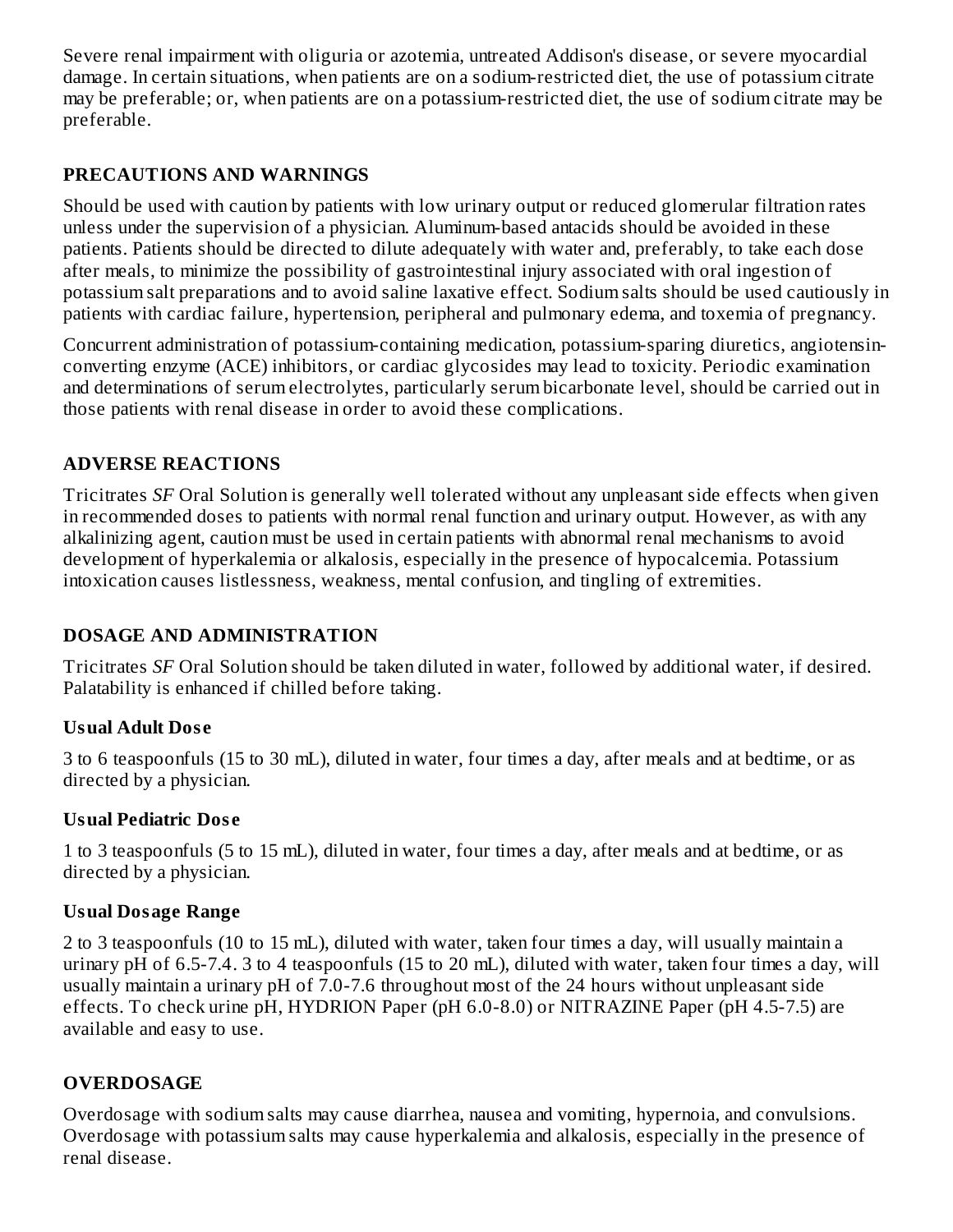#### **HOW SUPPLIED**

Tricitrates *SF* Oral Solution (orange colored, raspberry flavored) is supplied in the following oral dosage form: NDC 0121-0677-16 (16 fl oz bottles).

#### **STORAGE**

Keep tightly closed. Store at controlled room temperature, 20°-25°C (68°-77°F). Protect from excessive heat and freezing.

#### **SHAKE WELL BEFORE USING.**

#### **DISTRIBUTED BY:**

ATLANTIC BIOLOGICALS CORP.

20101 N.E 16TH PLACE

MIAMI, FL 33179

#### **PRINCIPAL DISPLAY PANEL - 473 mL Bottle Label**

NDC 17856-0677-01

**Tricitrates** *SF* Oral Solution

**550mg/500mg/334mg per 5 mL**

**Dosage per Cup: 30mL CUP 72**

**A SUGAR-FREE SYSTEMIC ALKALIZER**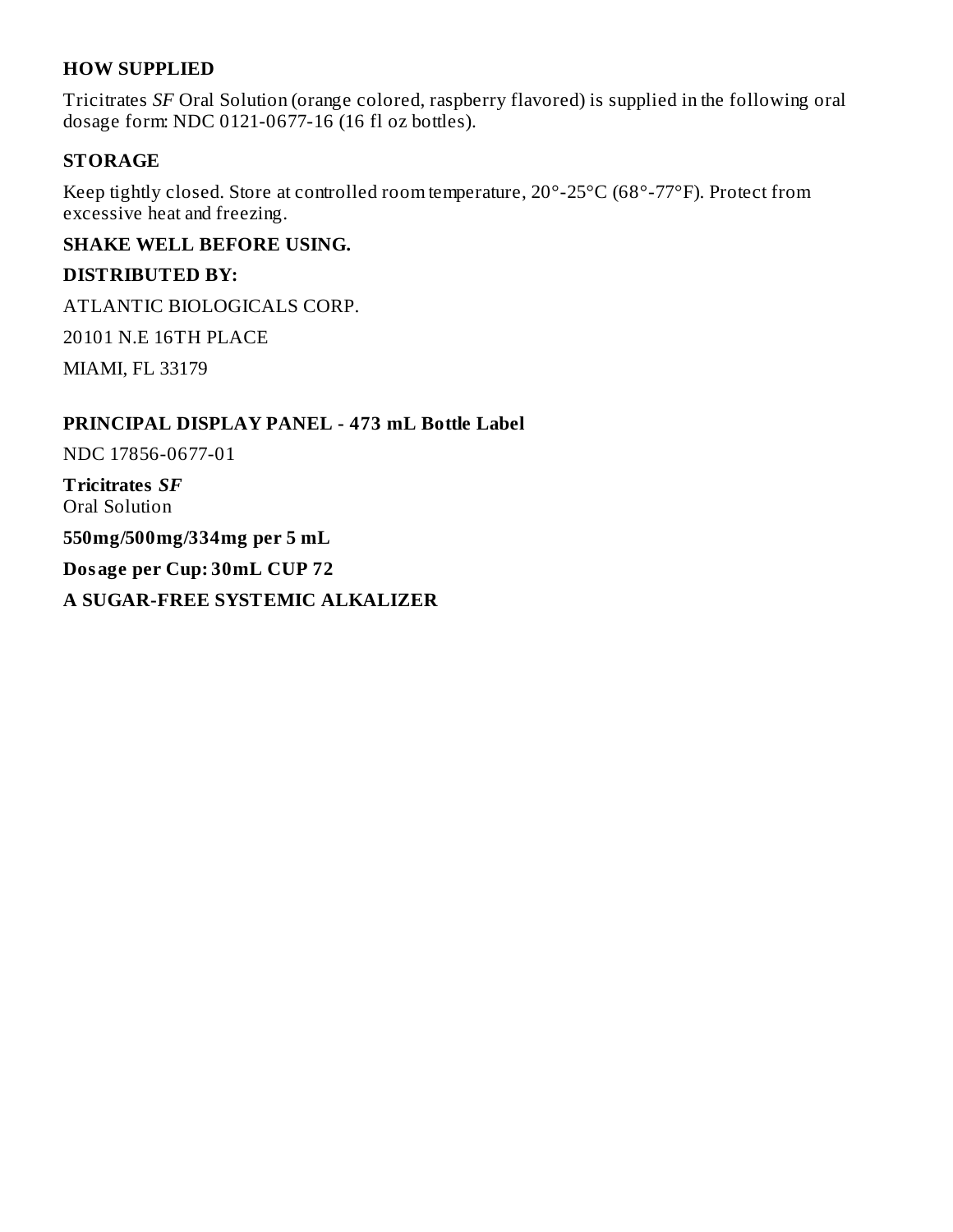# NDC 17856-0677-01

# **TRICITRATES SF**

(Potassium Citrate/Sodium Citrate/Citric Acid)

**Oral Solution** 

550 mg/500 mg/334 mg per 5 mL

Unit Dose Delivers 30 mL Cup A SUGAR-FREE SYSTEMIC ALKALIZER

**RX ONLY** 

PACKAGING INFORMATION:

Dosage per Cup: 30 mL

Cup (s) per Case: 50

See package insert for Supplement Facts.

Store at controlled room temperature 20°-25" C (68°-77° F). Protect from excessive

...<br>Each mL comtains 1 mEq Potassium lon and 1 mEq Sodium lon and is equivalent to 2 mEq Bicarbonate (HCO3).

KEEP SODIUM CITRATE AND CITRIC ACID ORAL SOLUTION AND ALL MEDICINES OUT OF THE REACH OF CHILDREN

| Mfg by:         | Pharmaceutical Associates, Inc.<br>Greenville, SC 29605                                                                                  |
|-----------------|------------------------------------------------------------------------------------------------------------------------------------------|
| Distributed by: | Repackaged by: Unit Dose Solutions, Inc. Morrisville, NC 27560<br>Atlantic Biologicals Corp.<br>20101 N.E. 16th Place<br>Miami, FL 33179 |

\*Retain box label and package insert for drug information.

### Questions or Comments: Call 1-800-509-7592

Lot No: XXXXXX MFG Lot No: XXXXXXX Exp Date: XX/XX/XXXX



# **TRICITRATES**

potassium citrate, sodium citrate, and citric acid monohydrate solution

| <b>Product Information</b> |                         |                                                         |
|----------------------------|-------------------------|---------------------------------------------------------|
| <b>Product Type</b>        | HUMAN PRESCRIPTION DRUG | <b>Item Code (Source)</b> NDC:17856-0677(NDC:0121-0677) |
| Route of Administration    | ORAL                    |                                                         |
|                            |                         |                                                         |

| <b>Active Ingredient/Active Moiety</b>                                                  |                          |                               |  |  |
|-----------------------------------------------------------------------------------------|--------------------------|-------------------------------|--|--|
| <b>Ingredient Name</b>                                                                  | <b>Basis of Strength</b> | Strength                      |  |  |
| POTASSIUM CITRATE (UNII: EE90ONI6FF) (ANHYDROUS CITRIC ACID -<br>UNII:XF417D3PSL)       | POTAS SIUM CITRATE       | $550$ mg<br>in $5mL$          |  |  |
| <b>SODIUM CITRATE</b> (UNII: 1Q73Q2JULR) (ANHYDROUS CITRIC ACID - UNII:XF417D3PSL)      | <b>SODIUM CITRATE</b>    | $500$ mg<br>in $5 \text{ mL}$ |  |  |
| CITRIC ACID MONOHYDRATE (UNII: 2968PHW8QP) (ANHYDROUS CITRIC ACID -<br>UNII:XF417D3PSL) | ANHYDROUS CITRIC<br>ACID | 334 mg<br>in $5mL$            |  |  |